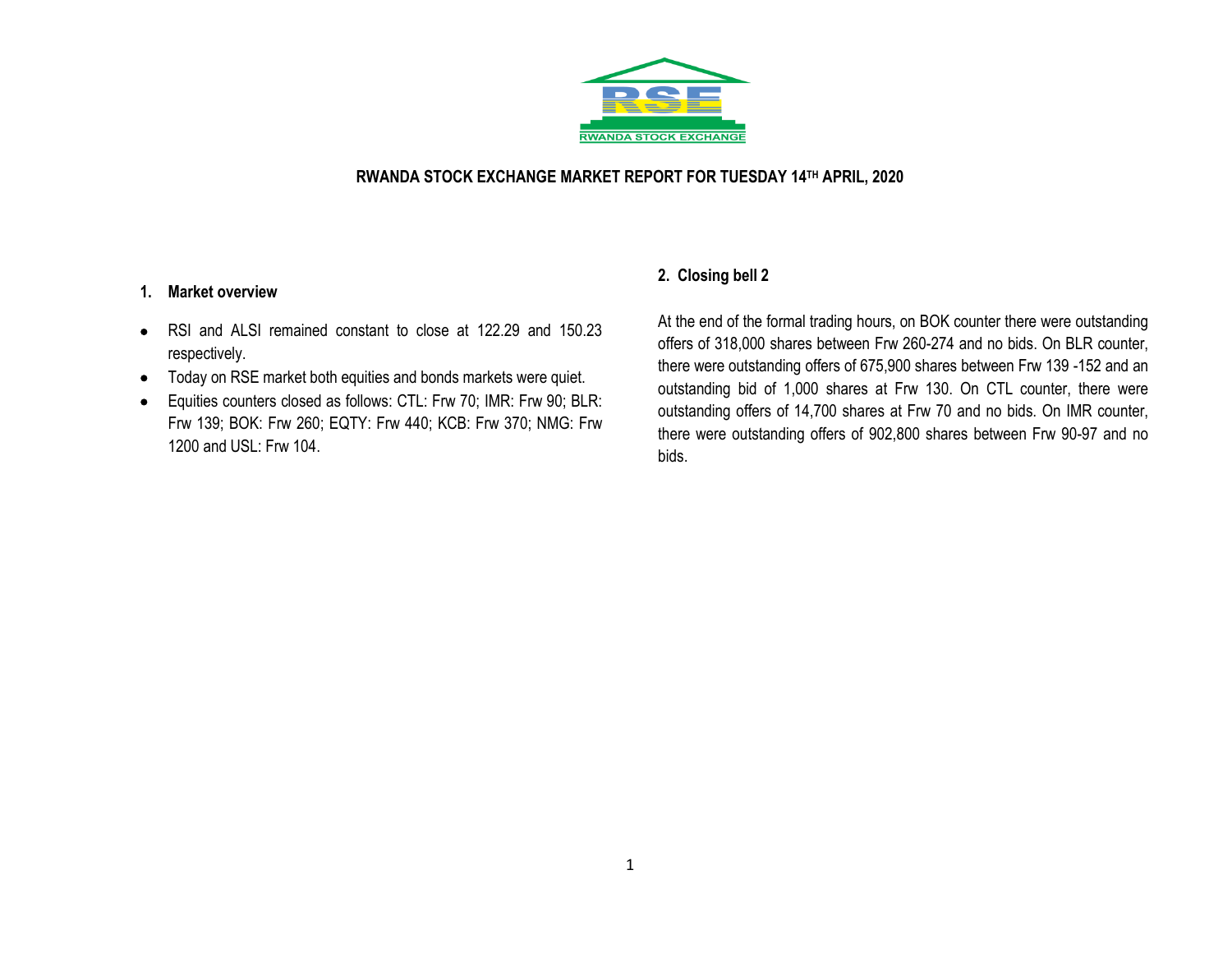| 3. Equities Market on 14/04/2020 |              |                              |       |                        |      |                |       |               |               |       |             |                      |
|----------------------------------|--------------|------------------------------|-------|------------------------|------|----------------|-------|---------------|---------------|-------|-------------|----------------------|
|                                  | <b>Stock</b> | 12 past                      |       | <b>Today's session</b> |      | <b>Closing</b> | Prev. | <b>Change</b> | <b>Volume</b> | Value |             |                      |
| <b>ISIN-CODE</b>                 |              | months<br><b>High</b><br>Low |       | <b>High</b><br>Low     |      |                |       |               |               |       |             | <b>Market Status</b> |
| RW000A1JCYA5                     | <b>BOK</b>   | 278                          | 259   | 0.00                   | 0.00 | 260            | 260   | 0.00          | 0.00          | 0.00  | 08h50-08h59 | Pre-Open             |
| RW000A1H63N6                     | <b>BLR</b>   | 150                          | 138   | 0.00                   | 0.00 | 139            | 139   | 0.00          | 0.00          | 0.00  | 09h00-12h00 | Open                 |
| KE0000000380                     | <b>NMG</b>   | 1,200                        | 1,200 | 0.00                   | 0.00 | 1,200          | 1,200 | 0.00          | 0.00          | 0.00  | 12h00-08h50 | Close                |
| KE0000000315                     | <b>KCB</b>   | 370                          | 330   | 0.00                   | 0.00 | 370            | 370   | 0.00          | 0.00          | 0.00  |             |                      |
| KE0000000489                     | <b>USL</b>   | 104                          | 104   | 0.00                   | 0.00 | 104            | 104   | 0.00          | 0.00          | 0.00  |             |                      |
| KE0000000554                     | <b>EQTY</b>  | 445                          | 350   | 0.00                   | 0.00 | 440            | 440   | 0.00          | 0.00          | 0.00  |             |                      |
| <b>RW000A14UYP4</b>              | <b>CTL</b>   | 80                           | 50    | 0.00                   | 0.00 | 70             | 70    | 0.00          | 0.00          | 0.00  |             |                      |
| RW000A2DN989                     | <b>IMR</b>   | 90                           | 89    | 0.00                   | 0.00 | 90             | 90    | 0.00          | 0.00          | 0.00  |             |                      |

### **4. INDICES**





| <b>INDICES</b>                      | <b>Previous</b> | <b>Today</b> | <b>Points</b> | Change % | Exchange rate against Frw as at 14/04/2020 |                       |                                            |                   |  |  |
|-------------------------------------|-----------------|--------------|---------------|----------|--------------------------------------------|-----------------------|--------------------------------------------|-------------------|--|--|
| <b>RSI</b>                          | 122.29          | 122.29       | 0.00          | 0.00     | Currency<br><b>USD</b>                     | <b>Sell</b><br>940.05 | Buy<br>921.62                              | Average<br>930.84 |  |  |
| <b>ALSI</b>                         | 150.23          | 150.23       | 0.00          | 0.00     | <b>KES</b>                                 | 8.87                  | 8.70                                       | 8.78              |  |  |
| <b>OTHER TRADING</b>                |                 |              |               |          | <b>UGS</b>                                 | 0.24                  | 0.24                                       | 0.24              |  |  |
| <b>STAT</b><br><b>Shares traded</b> | 0.00            | 0.00         | 0.00          | 0.00     | <b>TZS</b>                                 | 0.40                  | 0.39                                       | 0.40              |  |  |
| <b>Equity Turnover</b>              | 0.00            | 0.00         | 0.00          | 0.00     | <b>BIF</b>                                 | 0.49                  | 0.48<br><b>Market Capitalization (Frw)</b> | 0.49              |  |  |
| Number of deals                     | 0.00            | 0.00         | 0.00          | 0.00     | 3,377,005,715,836                          |                       |                                            |                   |  |  |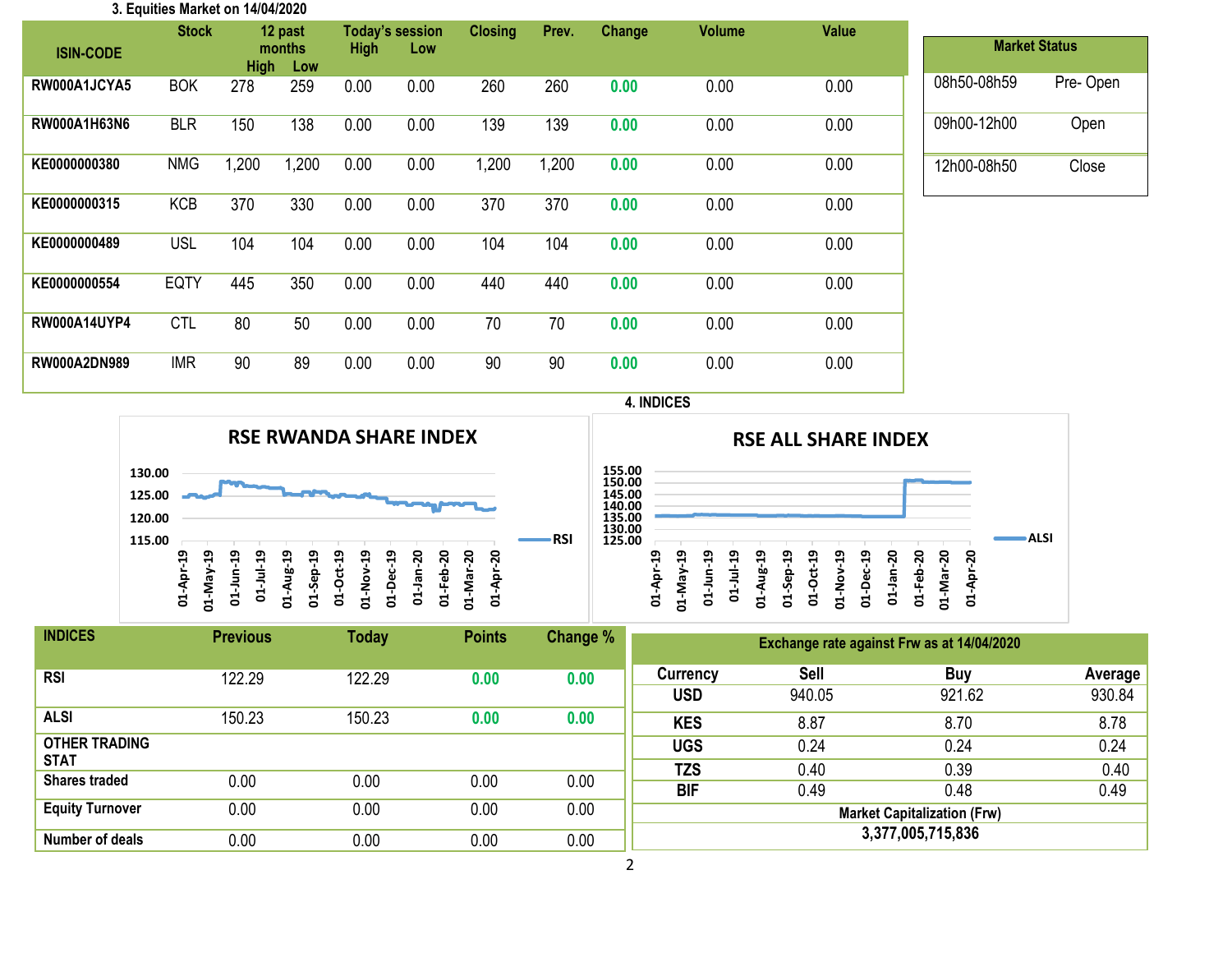# **5. Bond market on 14/04/2020**

# A**.** Government bonds

| <b>ISIN-CODE</b>    | <b>Status</b> | <b>Security</b> | <b>Maturity</b> | <b>Coupon rate</b> | Close.<br><b>Price</b> | Prev.<br><b>Price</b> | <b>Bids</b> | <b>Offers</b> | <b>Bond</b><br>traded |
|---------------------|---------------|-----------------|-----------------|--------------------|------------------------|-----------------------|-------------|---------------|-----------------------|
| RW000A1ZTAM0        |               | FXD4/2014/7yrs  | 19/11/2021      | 12.475%            | 103                    | 100.1                 | 0.00        | 0.00          | 0.00                  |
| <b>RW000A1Z2RJ7</b> |               | FXD2/2015/10yrs | 25/05/2025      | 12.925%            | 102.33                 | 102.5                 | 0.00        | 0.00          | 0.00                  |
| RW000A1Z5Z93        |               | FXD3/2015/5yrs  | 21/08/2020      | 11.950%            | 103                    | 102.6                 | 0.00        | 0.00          | 0.00                  |
| <b>RW000A187NK1</b> |               | FDX1/2016/5yrs  | 19/02/2021      | 12.00%             | 101.9                  | 100.3                 | 0.00        | 0.00          | 0.00                  |
| RW000A182K48        |               | FXD2/2016/15Yrs | 09/05/2031      | 13.5%              | 105.5                  | 103.2                 | 0.00        | 0.00          | 0.00                  |
| RW000A185V91        |               | FXD 3/2016/5Yrs | 20/08/2021      | 12.25%             | 100.5                  | 102.3                 | 0.00        | 0.00          | 0.00                  |
| <b>RW000A19D0U5</b> |               | FXD1/2017/5Yrs  | 18/02/2022      | 12.375%            | 106.7                  | 102.6                 | 0.00        | 0.00          | 0.00                  |
| RW000A19JG53        |               | FXD2/2017/7Yrs  | 17/05/2024      | 12.675%            | 106                    | 106                   | 0.00        | 0.00          | 0.00                  |
| <b>RW000A19NL84</b> |               | FXD3/2017/5Yrs  | 19/08/2022      | 12.200%            | 102.5                  | 103                   | 0.00        | 0.00          | 0.00                  |
| RW000A19S1Q4        | Re-opened     | FXD4/2017/7Yrs  | 15/11/2024      | 12.40%             | 105.2                  | 104                   | 0.00        | 0.00          | 0.00                  |
| RW000A19W8Z4        |               | FXD1/2018/5Yrs  | 17/02/2023      | 11.80%             | 101.3                  | 102.1                 | 0.00        | 0.00          | 0.00                  |
| <b>RW000A19HS6</b>  | Re-opened     | FXD2/2018/10Yrs | 12/05/2028      | 12.50%             | 106                    | 102                   | 0.00        | 0.00          | 0.00                  |
| RW000A194997        | Re-opened     | FXD3/2018/15Yrs | 05/08/2033      | 12.9%              | 100.2                  | 102.5                 | 0.00        | 0.00          | 0.00                  |
| <b>RW000A2RUZ00</b> |               | FXD4/2018/3Yrs  | 19/11/2021      | 11.150%            | 102                    | 102                   | 0.00        | 0.00          | 0.00                  |
| RW000A2RYEG9        | Re-opened     | FXD1/2019/7Yrs  | 13/02/2026      | 11.850%            | 100.4                  | 106.7                 | 0.00        | 0.00          | 0.00                  |
| RW000A2R26W1        | Re-opened     | FXD2/2019/5Yrs  | 17/05/2024      | 11.300%            | 102                    | 101                   | 0.00        | 0.00          | 0.00                  |
| RW000A2R64M3        | Re-opened     | FXD3/2019/20Yrs | 29/07/2039      | 13.250%            | 103.3                  | 100.08                | 0.00        | 0.00          | 0.00                  |
| <b>RW000A2SA2Y9</b> |               | FXD4/2019/3Yrs  | 18/11/2022      | 10.950%            | 104                    | 100                   | 0.00        | 0.00          | 0.00                  |
| <b>RW000A2SA2Z6</b> | Re-opened     | FXD5/2019/7Yrs  | 13/11/2026      | 11.550%            | 103.4462               | 102.1947              | 0.00        | 0.00          | 0.00                  |
| <b>RW000A2SB2X0</b> |               | FXD1/2020/3Yrs  | 20/01/2023      | 10.800%            | 100                    | 100                   | 0.00        | 0.00          | 0.00                  |
| <b>RW000A28UBB2</b> |               | FXD2/2020/15Yrs | 02/02/2035      | 12.550%            | 101                    | 101.8                 | 0.00        | 0.00          | 0.00                  |
| <b>RW000A28VKN6</b> |               | FXD3/2020/3Yrs  | 24/03/2023      | 10.650%            | 100                    | 0.00                  | 0.00        | 0.00          | 0.00                  |